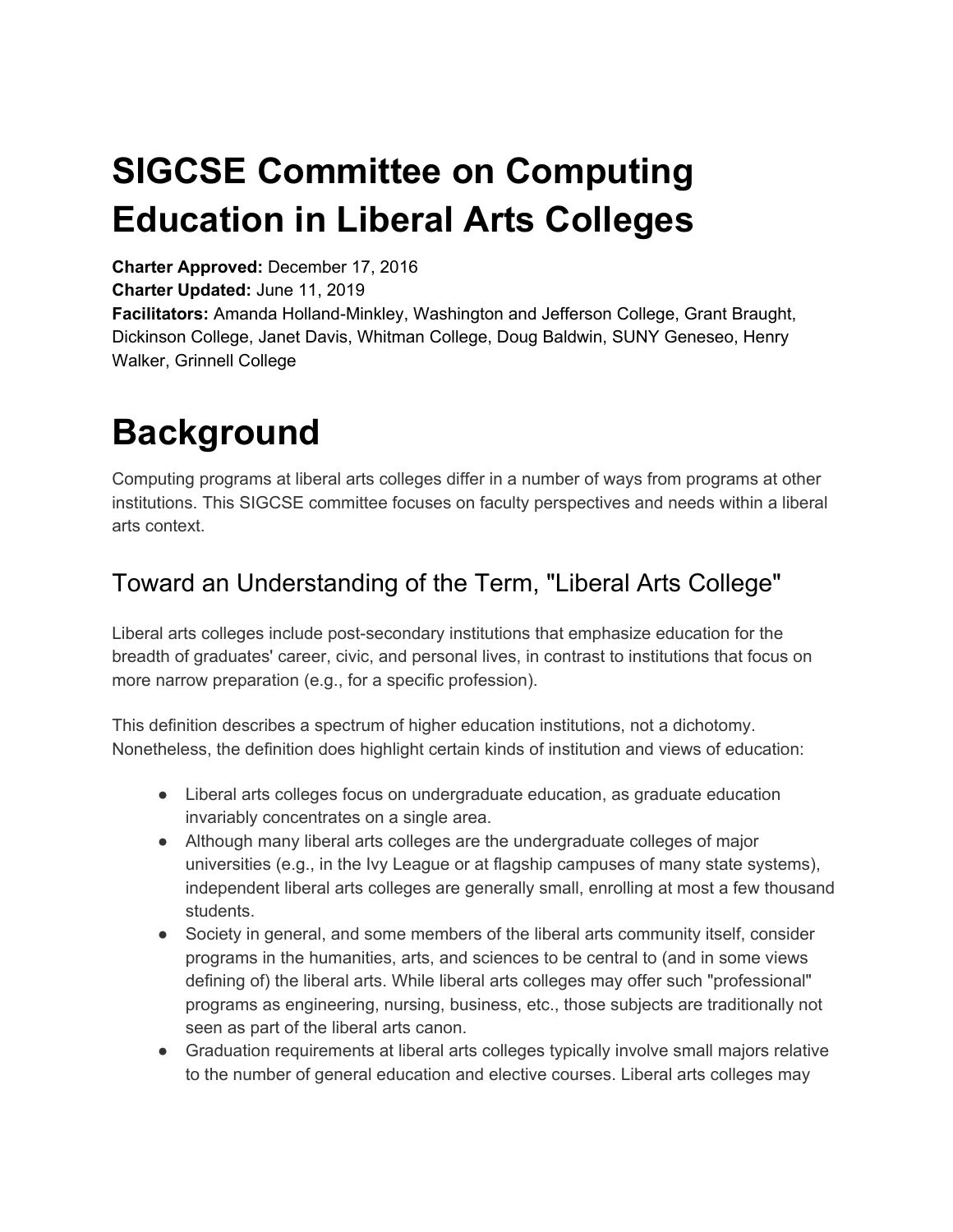explicitly constrain the size of majors or impose requirements on content or skills to be covered.

#### Characteristics of Computing Programs at Liberal Arts Colleges

These characteristics of liberal arts colleges have a significant impact on computing programs. The [committee's](https://dl.acm.org/citation.cfm?id=3314027) initial report of 2019 identified or confirmed several distinct characteristics of liberal arts computing programs, briefly summarized here:

- Program requirements account for about one-third (38%) of students' total graduation requirements at liberal arts colleges, versus half or more at top-ranked CS programs at national universities, according to our 2016 survey of committee members (based on the median). Liberal arts colleges commonly want students to devote significant time to activities outside their majors.
- Roughly half of surveyed liberal arts computing programs lead to a Bachelor of Arts (BA) degree, and half to a Bachelor of Science (BS) degree. Few such programs are ABET accredited.
- Graduates of liberal arts computing programs are often valued for their "soft skills" such as communication and teamwork. Liberal arts computing curricula develop these skills in diverse ways, for example, through study abroad, participation in writing-across-the-curriculum programs, and courses that directly address social consequences of computing.
- Liberal arts computing programs typically educate students with a broad range of academic and career interests, not just computing majors. This poses challenges for both curriculum and advising.
- Liberal arts computing programs sometimes struggle to educate non-computing faculty and administrators about what computing is, what it needs, and how it fits into a liberal education. Particular issues include the evaluation of disciplinary and interdisciplinary scholarship, faculty salaries, needs for research and teaching laboratories, and position within the institution (e.g., whether computing should be considered a science or a professional program).
- Liberal arts computing programs are often small programs in small colleges. The committee's 2016 survey found that participating programs graduated a median 10 students a year, while the number of faculty advising computing majors ranged from 1 to 14 with a median of 3.
- Even with an emphasis on the fundamentals, liberal arts computing faculty are challenged to adapt to technology and language changes, and to keep courses current in areas outside of faculty expertise.
- Liberal arts computing programs face the same enrollment challenges as at universities, but often with less flexibility, fewer resources (e.g., no graduate students), and fewer opportunities for hiring.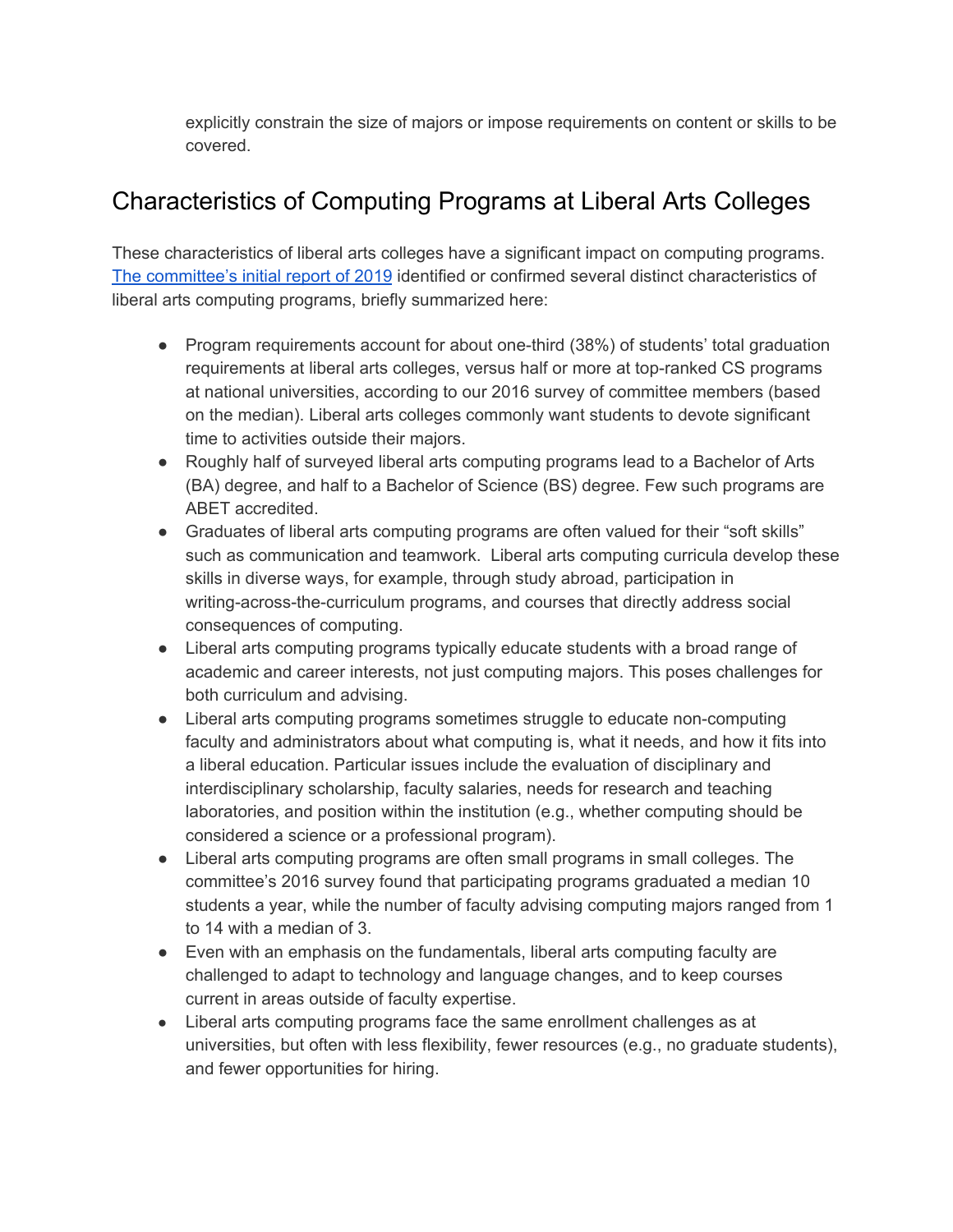• Finally, while liberal arts colleges provide unique opportunities for collegiality within and across departments, they are often geographically and thus professionally isolating.

#### Groups of Liberal Arts Faculty

Since computing programs at liberal arts colleges often are small, and since schools may be spread geographically, several small-scale organizations have developed for faculty at these schools. In each case, an important objective has been to promote discussion, consider alternatives for curricula and pedagogy, identify common problems, and share/brainstorm possible approaches. In order to encourage substantive investigation and conversation, these groups have been reasonably small or regionally focused.

- The distinctive situation of computing programs in liberal arts colleges led to the formation of a Liberal Arts Computer Science [Consortium](http://www.lacs.edu/) (LACS) in 1984. This group has been continuously active since its founding, and consists of a modest number (15-20) of computer science faculty from leading liberal arts colleges who meet periodically to discuss problems facing their programs, share solutions, and synthesize approaches to curricula and pedagogy.
- Within Iowa, Iowa [Undergraduate](http://www.cs.grinnell.edu/~walker/ia-cs/) Computer Science Consortium has met since 1994 "to promote communication among CS faculty and facilitate discussion of common problems and issues." Meeting annually with about 25 attending, many attendees come from liberal arts colleges within the state (driving time under 3-4 hours). Some faculty from state universities also attend to discuss undergraduate curricula and to further connections between state and private institutions.
- The [Consortium](http://www.ccsc.org/) for Computing Sciences in Colleges was formed in 1985, originally focused just on small colleges before broadening its perspective to curricular and educational issues in computing at any institution in 2002. The Consortium "is concerned with the advancement of major programs in both Computer Science and Computer Information Systems, and with the use of computers in the Liberal Arts and Sciences." The Consortium is made up of 10 regional organizations, each of which sponsors an annual conference, and many liberal arts colleges participate in these regional conferences.

#### A "Voice" for Liberal Arts Faculty

In recent years, national bodies, such as the ACM/IEEE-CS CS2013 Curricular Task Force, have sought representation from liberal arts college faculty. Due to its published curricular recommendations, LACS members often have been tapped for these roles. In this context, both LACS and other faculty have identified the need for a more broadly-based "voice" for the liberal arts in computing education.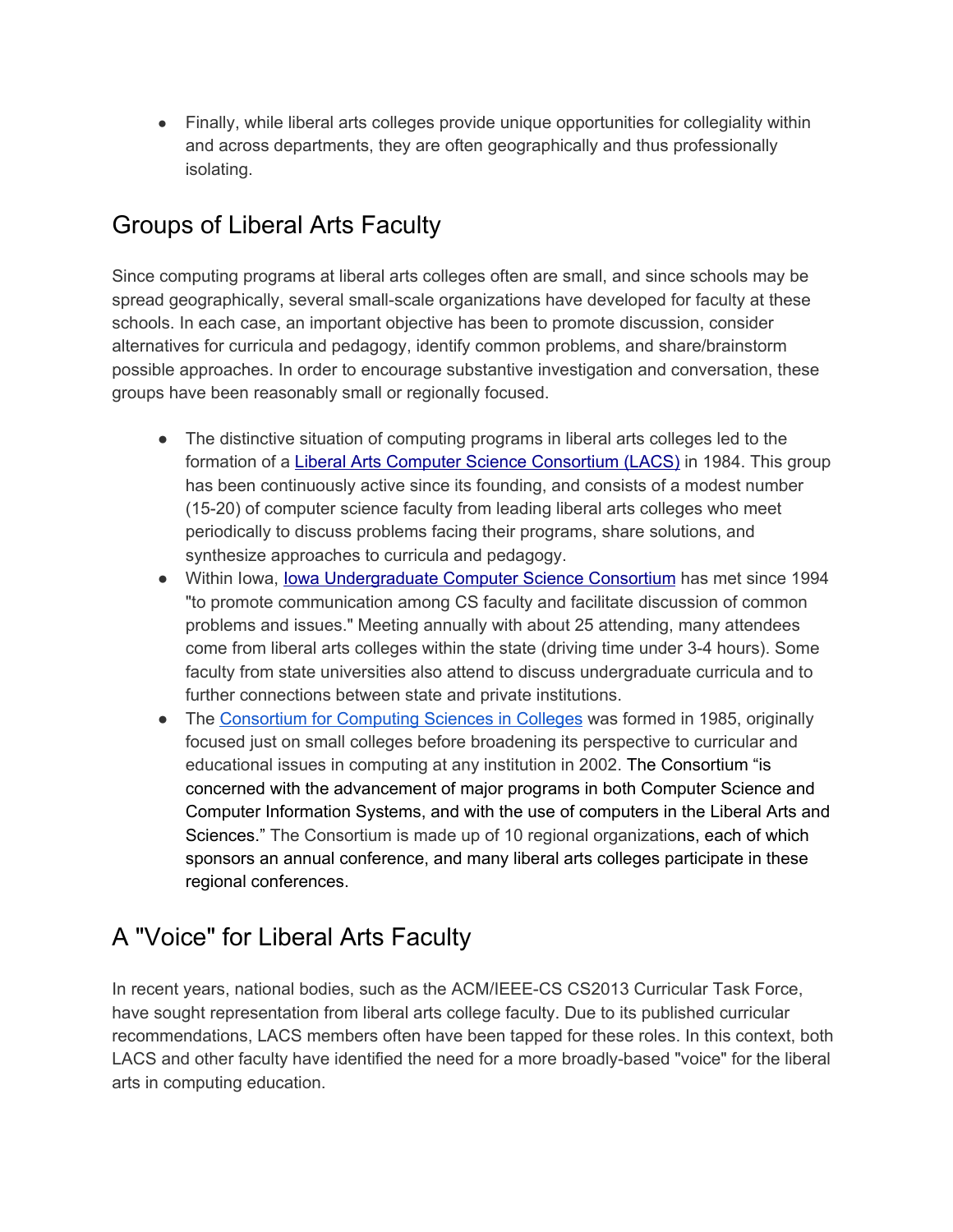However, although LACS has been very successful (e.g., producing respected curriculum models for liberal arts computer science and being an early advocate for laboratory computer science courses), much of its strength comes from its small size and informal organization, characteristics that do not scale well. Similarly, the Iowa Undergraduate Computer Science Consortium has been successful (e.g., facilitating the networking of faculty, collaborating on a grant), due its relatively small size and personal contacts.

Altogether, the creation of this SIGCSE Committee addresses the concerns of LACS members and others for the development of a national "voice" for computing education within liberal arts colleges. The SIGCSE framework provides a natural setting for exploring possibilities on a national/international scale, as established by the SIGCSE Board.

### **SIGCSE Committee Charge and Goals**

In its initial work, starting in 2016, the Committee established that computing programs in liberal arts colleges face two major needs. First, the liberal arts computing community needs an open organization to provide a voice in larger discussions of computing education. Second, faculty in liberal arts computing programs need a network for sharing ideas with similarly situated colleagues. The Committee identified these needs through two surveys, discussions at SIGCSE Technical Symposia and through the committee mailing list, and review of the computing education literature. As summarized in its 2019 report, this work established that these two needs are widespread and that meeting them requires a permanent organization dedicated to supporting and representing liberal arts computing educators.

This SIGCSE committee will continue its work by proposing a structure for and establishing such a permanent liberal arts computing organization. The committee will also continue to facilitate communication and collaboration within the liberal arts computing community in the interest of supporting its identified needs.

### **Desired Outcomes**

The committee will begin acting in the role of a permanent organization to support and speak for liberal arts computing educators.The committee will explore structures for formalizing its nature as a permanent organization. Ideally, existing structures within the SIGCSE Bylaws, such as committees or working groups, can be adapted to this purpose. The committee will propose a specific structure and carry out any work required to establish itself as a permanent group. If appropriate, the committee will propose adjustments to the SIGCSE Bylaws to more generally permit the conversion of committees engaging in long-term initiatives into permanent or "standing committee" status.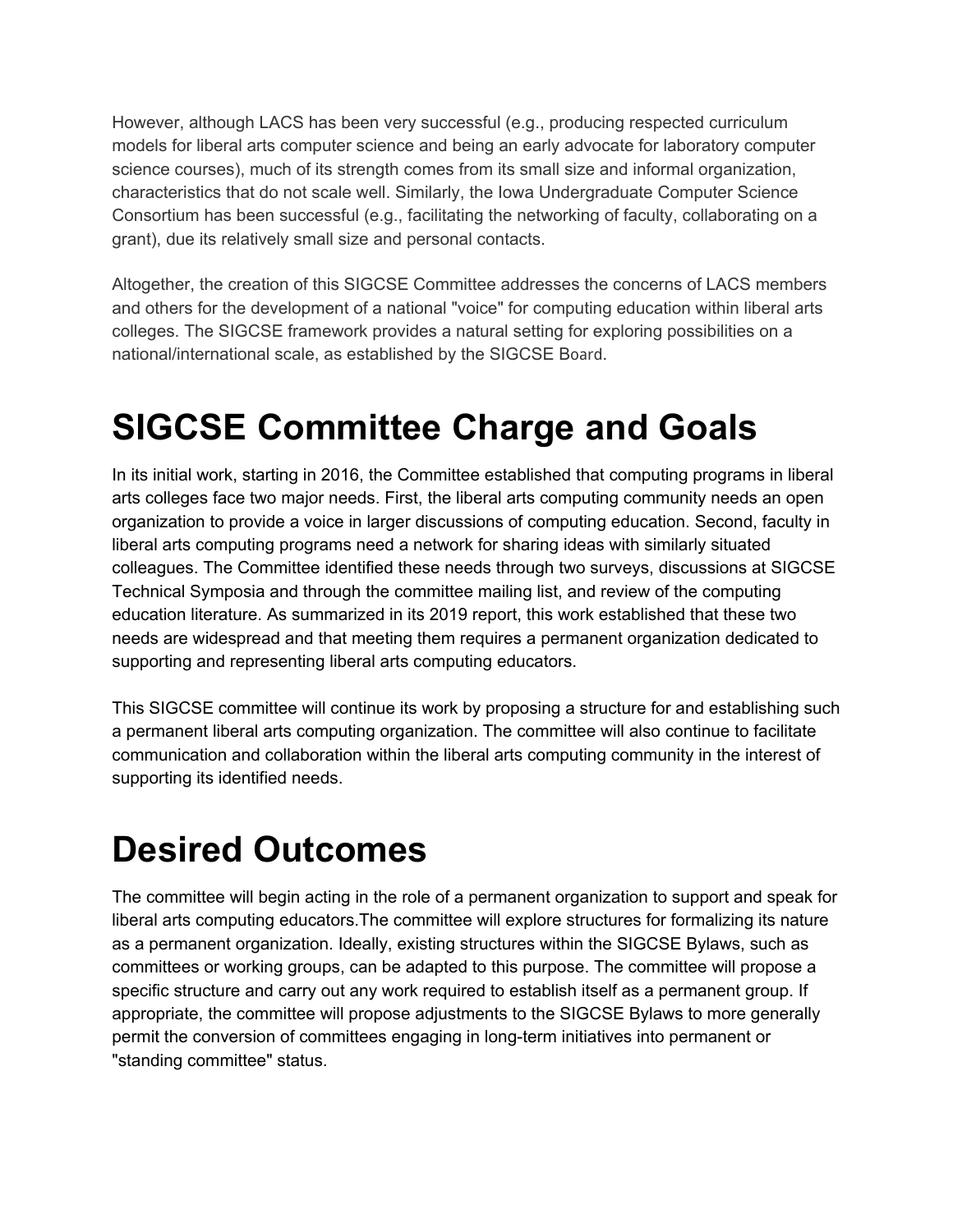While working to formalize itself as a permanent organization, the committee will continue its work in support of liberal arts computing education by prioritizing and exploring the effectiveness of a number of the recommendations contained in the 2019 Committee report. An outline of the intended actions is included below in the Timeline. Input from the broader liberal arts computing community will continue to be solicited and incorporated in the committee's' ongoing efforts.

### **Timeline**

The committee's work from 2016-2019 focused on understanding the various perspectives and needs of the liberal arts computing education community; this work is summarized in its Spring 2019 report, available in the June 2019 issue of ACM Inroads ([https://dl.acm.org/citation.cfm?id=3314027\)](https://dl.acm.org/citation.cfm?id=3314027). As the committee continues its work, its activities will shift to establishing itself as a permanent organization and sponsoring activities directly in support of the liberal arts computing education community. It proposes the following plan for proceeding with its updated charge and goals:

**Summer 2019:** Develop and propose a workshop or pre-symposium event for SIGCSE 2020 focused on identified needs; Research organizational structures within SIGCSE Bylaws to identify paths toward establishing a permanent organization

**Fall 2019:** Prepare a summary of possible organization structures and make recommendations

**SIGCSE 2020:** Initial meeting of committee as an on-going organization; Workshop or Pre-symposium event for liberal arts computing educators

**Spring/Summer 2020:** Act on feedback and recommendations from initial meeting; Communicate with the SIGCSE Board about next steps; Plan and propose SIGCSE 2021 activities

Throughout this timeline, electronic communication through the committee listserv will be used to gather community input and include those who cannot attend the planned meetings or workshop/pre-symposium events.

# **Call for Participation and Supporting Listserv**

The vision of this committee includes discussions among numerous liberal-arts faculty. The committee has worked with ACM and SIGCSE to establish a committee listserv. All ACM-established listservs may be found at listserv.acm.org. To join the discussion for this committee, SIGCSE members should log into their ACM account (available to SIGCSE members) at the ACM Listserv page and click the subscribe link for SIGCSE-LIBARTS-COMM.